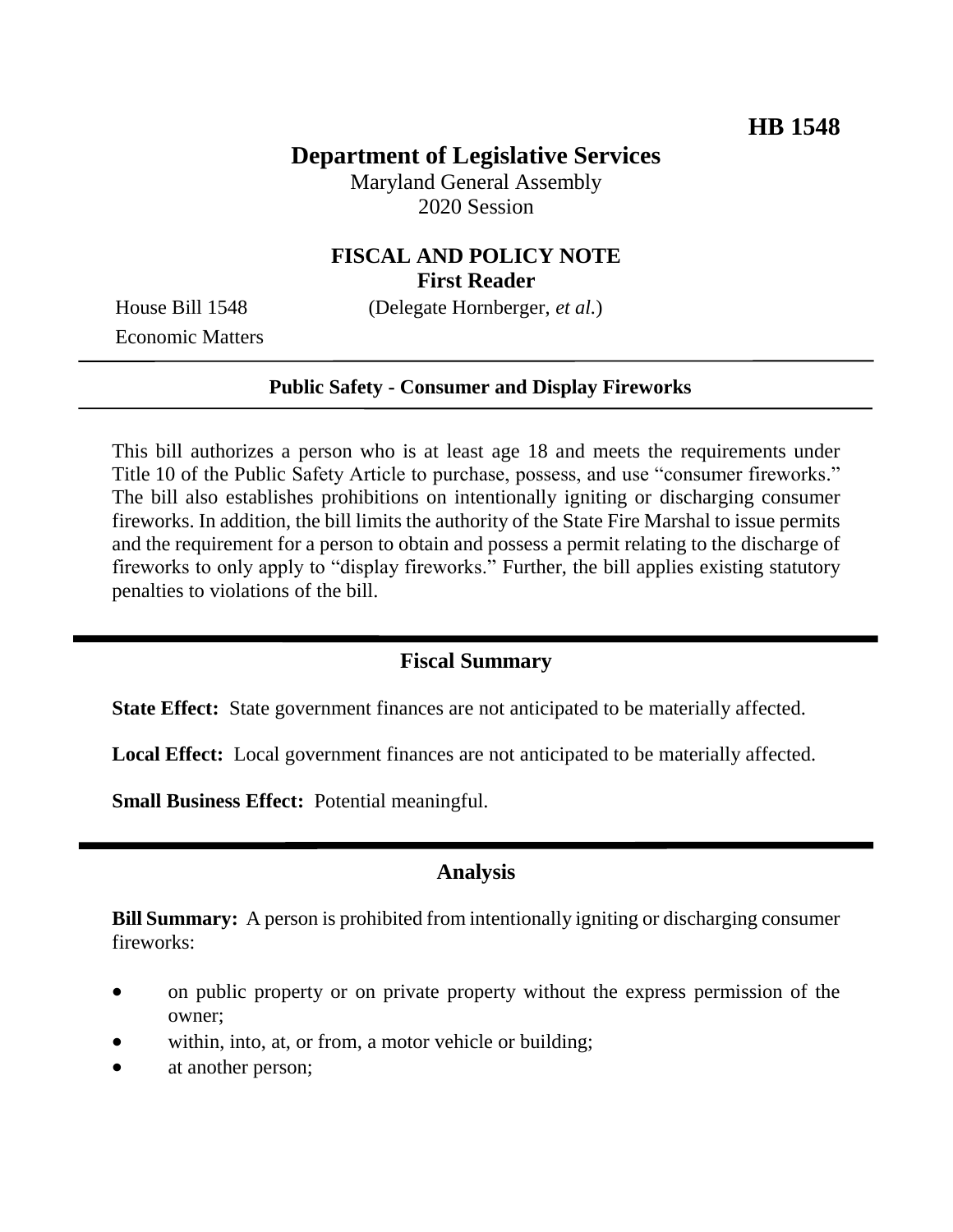- while the person is under the influence of alcohol, a controlled substance, or another drug; or
- within 150 feet of an occupied structure.

These provisions may not be construed to regulate the sale, possession, or use of any of the following devices: (1) toy pistols, toy canes, toy guns, or other devices that use paper caps that contain 0.25 grains or less of explosive composition if the devices are constructed so that a hand cannot touch the cap when the cap is in place for use; (2) toy pistol paper caps that contain less than 0.20 grains of explosive composition; (3) sparklers that do not contain chlorates or perchlorates; (4) ground-based sparkling devices that are nonaerial and nonexplosive and are labeled in accordance with the requirements of the U.S. Consumer Product Safety Commission; (5) paper wrapped snappers that contain less than 0.03 grains of explosive composition; or (6) ash-producing pellets known as "snakes" that do not contain mercury and are not regulated by the U.S. Department of Transportation.

"Consumer fireworks" means any combustible or explosive composition or any substance or combination of substances that (1) is intended to produce visible or audible effects by combustion; (2) is suitable for use by the public; (3) complies with the construction, performance, composition, and labeling requirements promulgated by the Consumer Products Safety Commission in Title 16 of the Code of Federal Regulations, relating to commercial practices, or any successor regulation; and (4) complies with the provisions for "consumer fireworks" as defined in APA 87-1 or any successor standard.

"Display fireworks" means large fireworks to be used solely by professional pyrotechnicians and designed primarily to produce visible or audible effects by combustion, deflagration, or detonation and include (1) salutes that contain more than 2 grains or 130 milligrams of explosive materials; (2) aerial shells containing more than 60 grams of pyrotechnic compositions; and (3) other display pieces that exceed the limits of explosive materials for classification as consumer fireworks and are classified as fireworks UN0333, UN0334, or UN0335, under Title 49, § 172.101 of the Code of Federal Regulations, relating to purpose and use of the hazardous materials table.

**Current Law:** Title 10 of the Public Safety Article generally regulates the manufacturing, storage, sale, possession, and use of fireworks and sparklers in the State.

*Discharge of Fireworks:* The State Fire Marshal may issue a permit to authorize the discharge of fireworks in a place where the discharge of fireworks is legal. The State Fire Marshal must issue a permit to discharge fireworks only if the State Fire Marshal determines that the proposed discharge of fireworks will (1) not endanger health or safety or damage property and (2) be supervised by an experienced and qualified person who has previously secured written authority from the State Fire Marshal to discharge fireworks. A permit to discharge fireworks:

HB 1548/ Page 2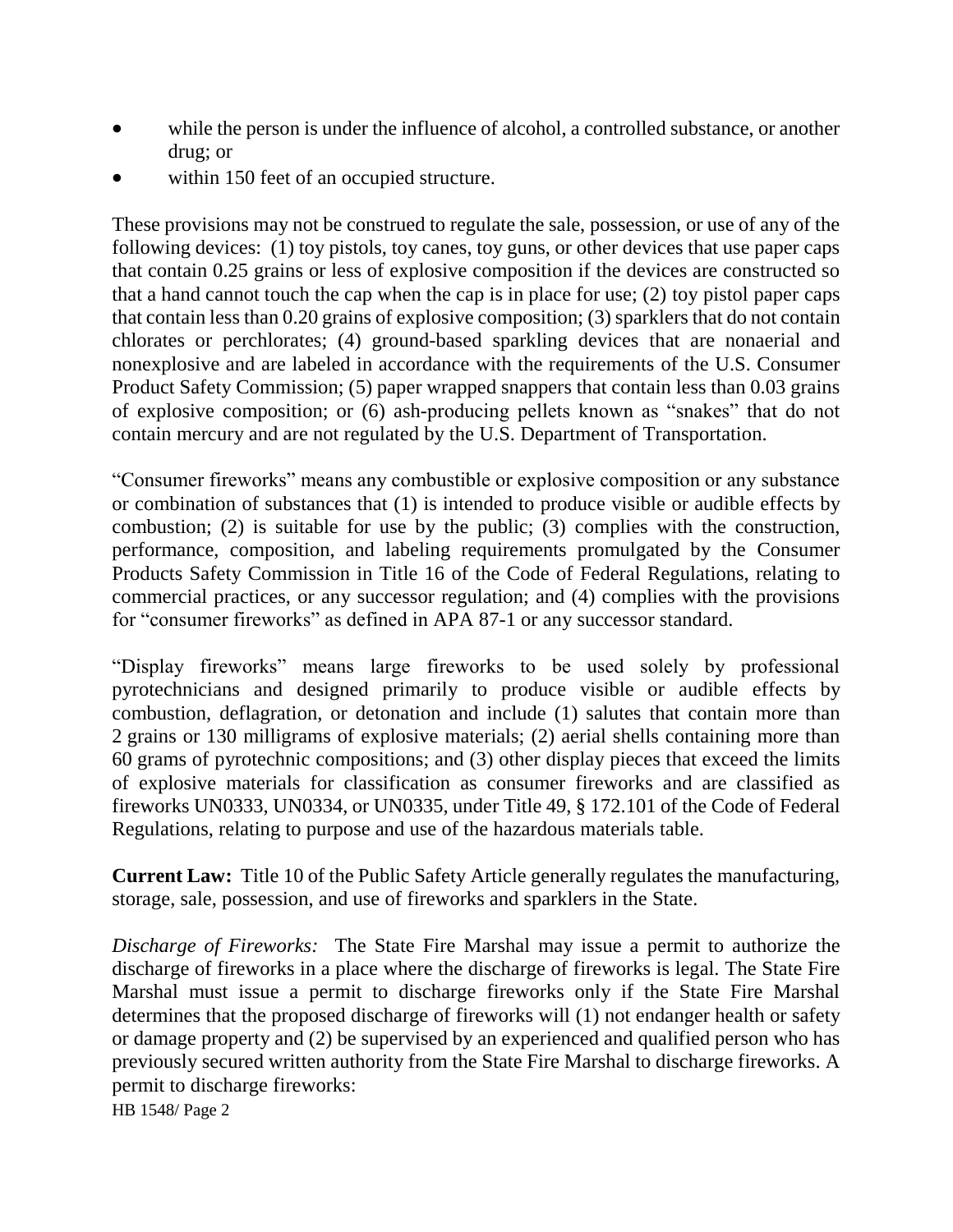- does not authorize the holder of the permit to possess or discharge fireworks in violation of an ordinance or regulation of the political subdivision where the fireworks are to be discharged; and
- does not relieve an applicant for a permit from any requirement to obtain any additional license or authority from the governing body of the political subdivision where the fireworks are to be discharged.

A person must have a permit to discharge fireworks before the person discharges fireworks or possesses fireworks with the intent to discharge fireworks or to allow the discharge of fireworks. An applicant for a permit to discharge fireworks must apply to the State Fire Marshal for the permit at least 10 days before the date of discharge, pay a \$50 permit fee, and post a bond with the State Fire Marshal, as specified. If the State Fire Marshal does not receive the application for a permit at least 10 days before the date of the discharge, the State Fire Marshal must charge the applicant an additional \$50 late fee. The fees do not apply to a volunteer fire department or volunteer ambulance and rescue company.

Unless the person holds a permit, a person may not discharge fireworks or possess fireworks, as specified. A permit to discharge fireworks is nontransferable.

A person who possesses or discharges fireworks without the required permit is guilty of a misdemeanor and on conviction subject to maximum fine of \$250 for each offense.

*Sale of Fireworks:* With specified exceptions, a person may not sell fireworks to another person without a permit. A person licensed by the State Fire Marshal may sell or deliver fireworks to a bona fide distributor, jobber, or wholesaler with a principal place of business in a state where the sale or possession of fireworks is allowed. The State Fire Marshal may require a person who is an out-of-state distributor, jobber, or wholesaler to submit a certificate issued by the person's state of operation that demonstrates authority to buy and receive fireworks.

A person who sells fireworks without the required license is guilty of a misdemeanor and on conviction, subject to a maximum fine of \$1,000 for each offense.

At the owner's expense, the State Fire Marshal must seize and remove all fireworks possessed or sold in violation of any of these provisions.

*Sale of Sparklers:* A person may not sell sparklers or sparkling devices to a person younger than age 16. A violator is guilty of a misdemeanor and on conviction subject to a maximum fine of \$1,000.

HB 1548/ Page 3 *Distribution or Wholesale of Sparklers or Sparkling Devices:* Generally, a distributor or wholesaler of sparklers or sparkling devices must register annually with the State Fire